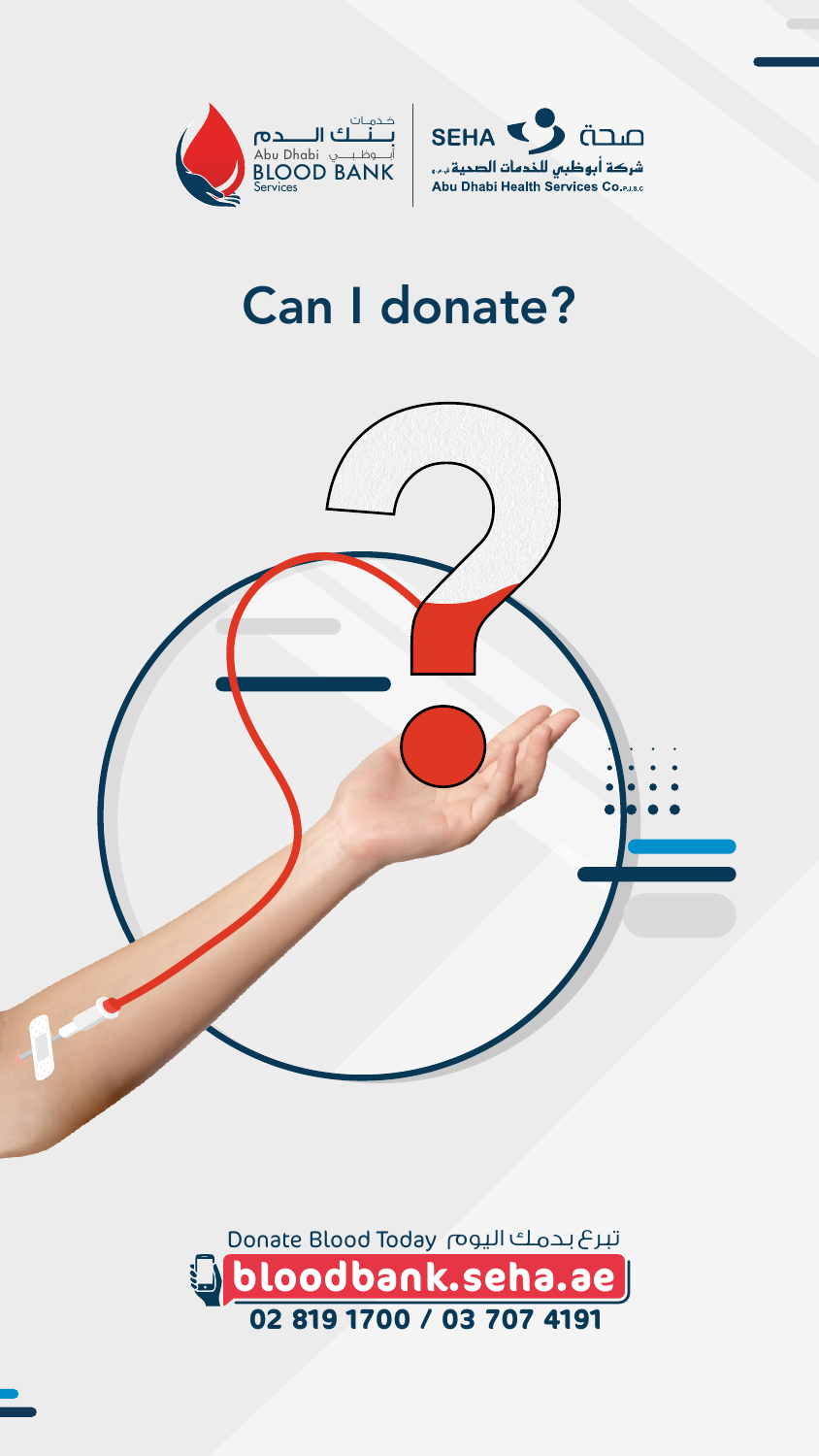#### You Can Donate If You:

- are in good health and not under a doctor's care for any serious problem.
- are between 18 65 years of age.
- are at least 50kgs.
- didn't donate blood within the past 56 days.

# Are you being treated with or have taken any of the following medications anytime in the last:

- 2 DAYS (PLATELET DONORS):
- ASPIRIN or any medication containing ASPIRIN
- NON STEROIDAL ANTI INFLAMATORY AGENTS PIROXICAM (FELDENE)

# 2 DAYS (PLASMA DONORS)

- DIRECT THROMBIN INHIBITORS: PRADAXA (DABIGATRAN), FRAGMIN (DALTEPARIN) and LOVENOX (ENOXAPARIN)
- DIRECT Xa INHIBITORS: XARELTO (RIVAROXABAN), ELIQUIS (APIXABAN) and SAVAYSA (EDOXABAN)
- ARIXTRA (FONDAPARINUX)
- 3 DAYS (PLATELET DONORS):
- EFFIENT (PRASUGREL)
- 7 DAYS
- ANTIBIOTICS OR OTHER MEDICATION FOR INFECTION 7 DAYS (PLATELET DONORS)
- TICRAGRELOR OR (BRILINTA)
- 7 DAYS (PLASMA DONORS)
- WARFARIN (COUMADIN, WARFILONE, JANTOVEN)
- HEPARIN AND DERIVATIVE 14 DAYS (PLATELET DONORS)
- CLOPIDOGREL (PLAVIX), TICLOPIDINE (TICLID) are medications that can decrease the chance of a heart attack or stroke in individual at risk of these conditions.
- 1 MONTH (PLATELET DONORS)
- VORAPAXAR (ZONTIVITY)
- 1 MONTH:
- PROSCAR, (FINASTERIDE) for prostate gland enlargement
- PROPECIA (FINASTERIDE) for hair loss remedy.
- ACCUTANE, ABSORICA, AMNESTEEM, CLARAVIS, MYORISAN, SOTRET, ZENATANE (ISOTRETINOIN) for severe acne
- THALOMID (THALIDOMODE) for Multiple Myeloma
- RINVOQ (UPADACTINIB) for Rheumatoid Arthritis
- 6 WEEKS
- Immunosuppressant (CELLCEPT- MYCOPHENOLATE MOFETI) 3 MONTHS
- HIV prevention (PEP & PrEP) namely TRUVADA (TENOFOVIR),

| DESCOVY (EMTRICITABINE), TIVICAY (DOLUTEGRAVIR), ISENTRESS |  |
|------------------------------------------------------------|--|
|                                                            |  |

#### (RALTEGRAVIR).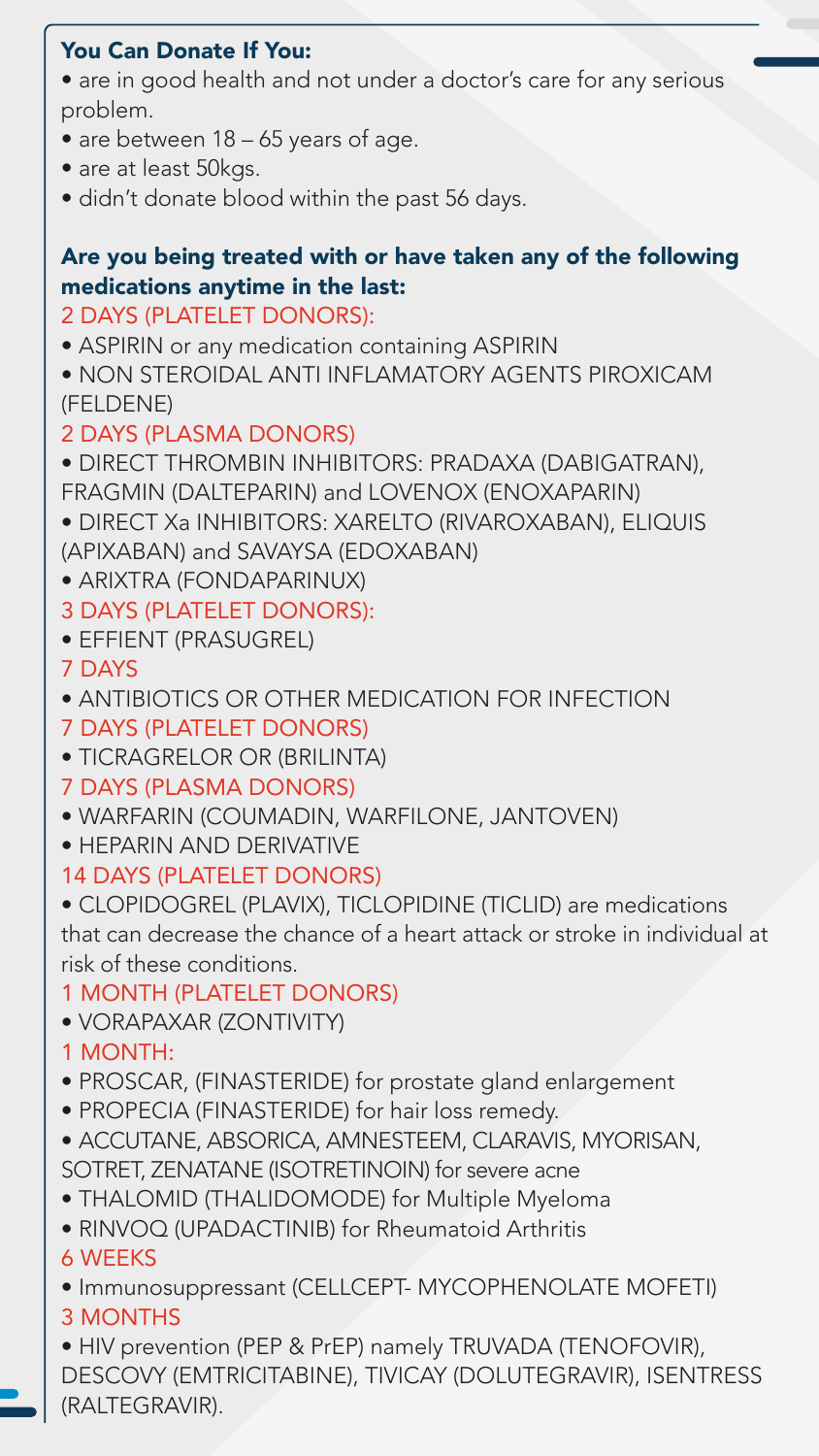# 6 MONTHS

• AVODART and JALYN (DUTASTERIDE) usually given for prostate enlargement.

#### 1 YEAR

• HEPATITIS B IMMUNE GLOBULIN given AFTER an exposure to hepatitis B

Note: different from the hepatitis B vaccine which is used to prevent future infection with Hepatitis B.

• EXPERIMENTAL MEDICATION OR UNLICENSED (EXPERIMENTAL) VACCINE.

# 2 YEARS

- VISMODEGIB (ERIVEDGE), SONIDEGIB (ODOMZO) used for the treatment of Basal Cell Carcinoma
- AUBAGIO (TERIFLUNOMIDE) for Relapsing Multiple Sclerosis
- ARAVA (LEFLUNOMIDE) for Rheumatoid Arthritis

# 3 YEARS

- ACITRETIN (SORIATANE) usually used for severe psoriasis. EVER taken any of these medications:
- TEGISON (ETRETINATE) for severe psoriasis
- HIV treatment also known as antiretroviral therapy (ART)

# DO NOT discontinue medications prescribed by your physicians in order to donate blood.

DO NOT DONATE IF YOU have spent time that adds up to 3 months or more in the United Kingdom between 1980 and 1996. Living in the UK during that period puts you at a theoretical risk of carrying the mad cow disease (vCJD) from eating beef. Mad cow disease could be transmitted through blood transfusions. DO NOT DONATE IF YOU have spent more than 5 years in Ireland or France between 1980 to 2001 for the same above mentioned reason. All Donated Blood is Tested for: HIV 1 and 2, HTLV I and II, Hepatitis B and C virus and Syphilis. If you test positive for any of the above diseases, you will be contacted about your result. Blood donors who are found positive must be reported to the Health Authority. Please do not donate to get tested for HIV, Hepatitis or other infections

### The following is an overview of the diseases that can be transmitted by blood donation:

1- AIDS:

• AIDS is caused by the HIV virus. An infected person can transmit the virus through blood, sexual activity, or by sharing needles with another person.

• Symptoms of HIV may include: unexplained weight loss, frequent or persisting infections, persistent sore or swollen lymph nodes, persistent diarrhea, recurrent fever and night sweats, persistent cough, persistent white spots or blemishes in the mouth and purple or bluish lesions of the skin which do not heal.

# \*\* Any of these symptoms disqualify you as a blood donor.